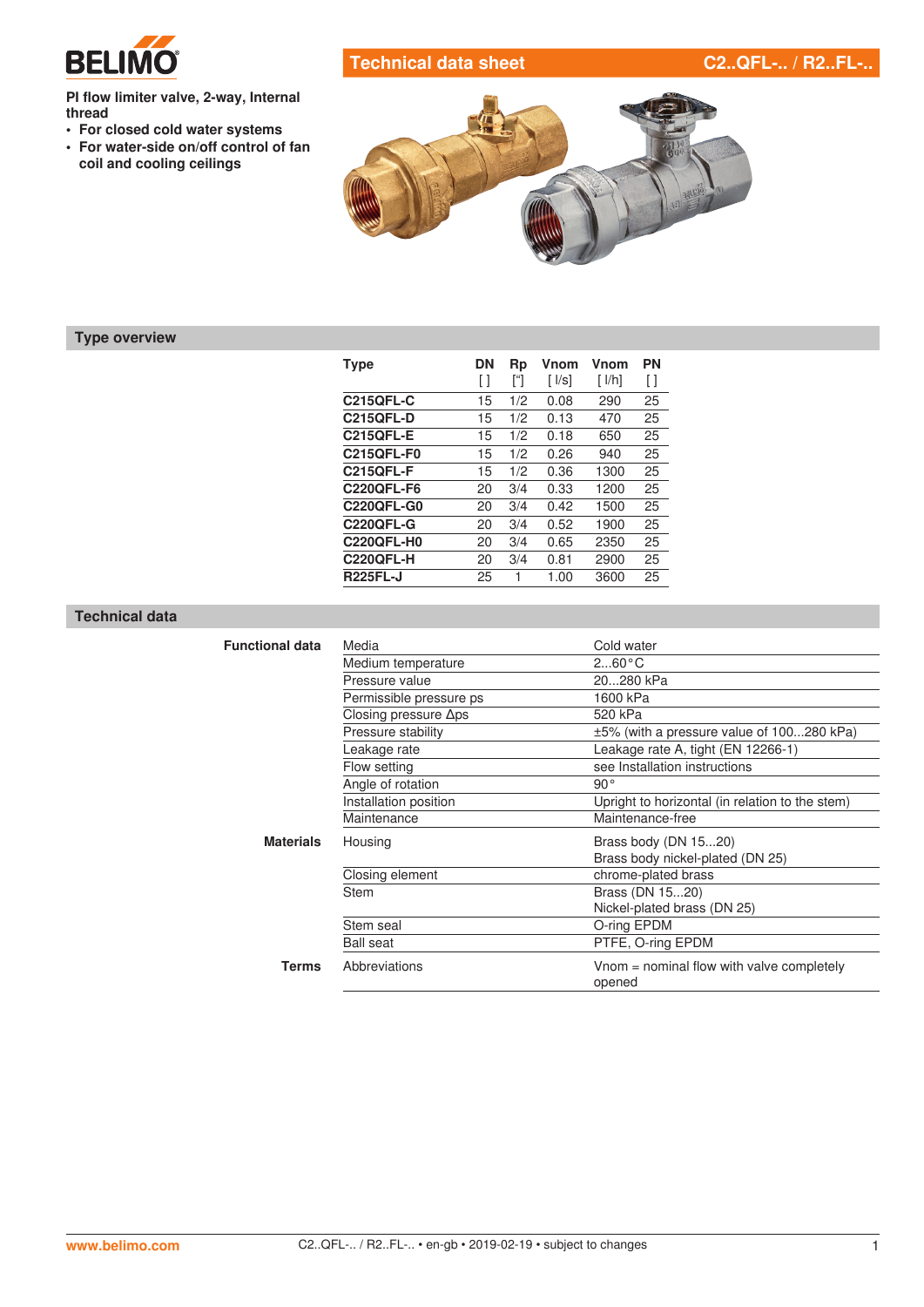

### **Safety notes**



- The valve has been designed for use in stationary heating, ventilation and air-<br>conditioning systems and must not be used outside the specified field of applies<br>especially in aircraft or in any other airborne means of tr conditioning systems and must not be used outside the specified field of application, especially in aircraft or in any other airborne means of transport.
	- Only authorised specialists may carry out installation. All applicable legal or institutional installation regulations must be complied during installation.
	- The valve does not contain any parts that can be replaced or repaired by the user.
	- When back flushing the valve, the differential pressure should not exceed 150 kPa.
	- The valve may not be disposed of as household refuse. All locally valid regulations and requirements must be observed.
	- When determining the flow rate characteristic of controlled devices, the recognised directives must be observed.

### **Product features**

**Mode of operation** The open-close ball valve is adjusted by a rotary actuator. The actuator is connected

by an open-close signal. The ball valve opens counterclockwise and closes clockwise. **Constant flow volume** With a differential pressure of 20…280 kPa, a constant flow volume is achieved thanks to the integrated flow limiter. Even with pressure variations, the flow rate remains constant when open to an angle of 90° and ensures a steady control.



### **Accessories**

|                               | <b>Description</b>                                  | Type   |
|-------------------------------|-----------------------------------------------------|--------|
| <b>Mechanical accessories</b> | Pipe connector to ball valve DN 15 Rp 1/2"          | ZR2315 |
|                               | Pipe connector to ball valve DN 20 Rp 3/4"          | ZR2320 |
|                               | Spindle extension CQ, for cooling applications only | ZCO-E  |
|                               | Pipe connector to ball valve DN 25 Rp 1"            | ZR2325 |

ZCQ-E fits only on valve C2..QFL-.. (DN15/20). For valve R225FL-.. no spindle extension is needed.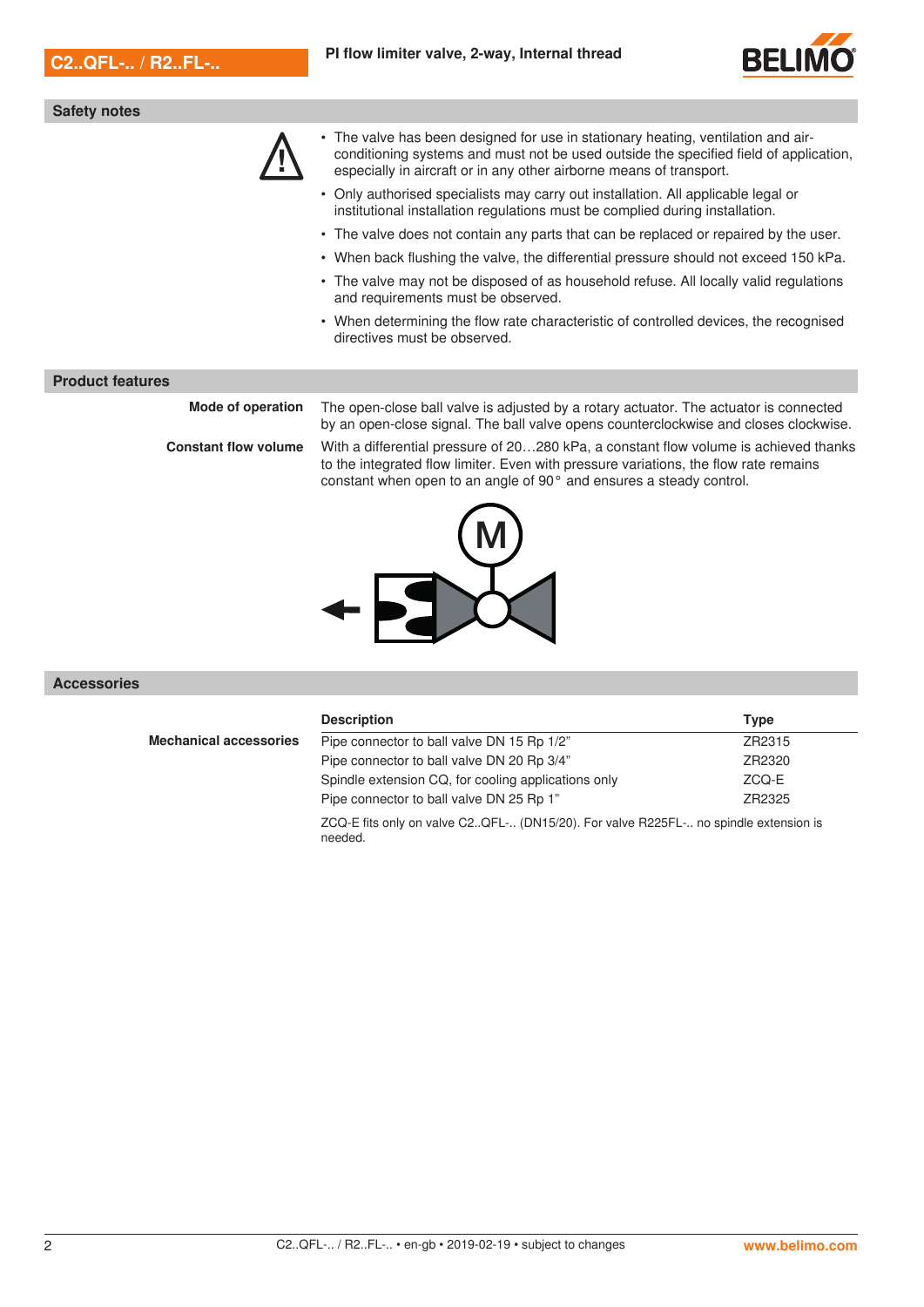

### **Installation notes**

**Recommended installation positions** The ball valve can be installed upright to horizontal. The ball valve may not be installed in a hanging position, i.e. with the stem pointing downwards.



**Mounting position in the return** Installation in the return is recommended.

**Water quality requirements** The water quality requirements specified in VDI 2035 must be adhered to. Belimo valves are regulating devices. For the valves to function correctly in the long term, they must be kept free from particle debris (e.g. welding beads during installation work). The installation of suitable strainer is recommended.

> **Maintenance** Ball valves and rotary actuators are maintenance-free. Before any service work on the final controlling device is carried out, it is essential to isolate the rotary actuator from the power supply (by unplugging the electrical cable if necessary). Any pumps in the part of the piping system concerned must also be switched off and the appropriate slide valves closed (allow all components to cool down first if necessary and allways reduce the system pressure to ambient pressure level).

> > The system must not be returned to service until the ball valve and the rotary actuator have been correctly reassembled in accordance with the instructions and the pipeline has been refilled by professionally trained personnel.

**Flow direction** The direction of flow, specified by an arrow on the housing, is to be complied with, since otherwise the ball valve could become damaged. Please ensure that the ball is in the correct position (marking on the spindle).